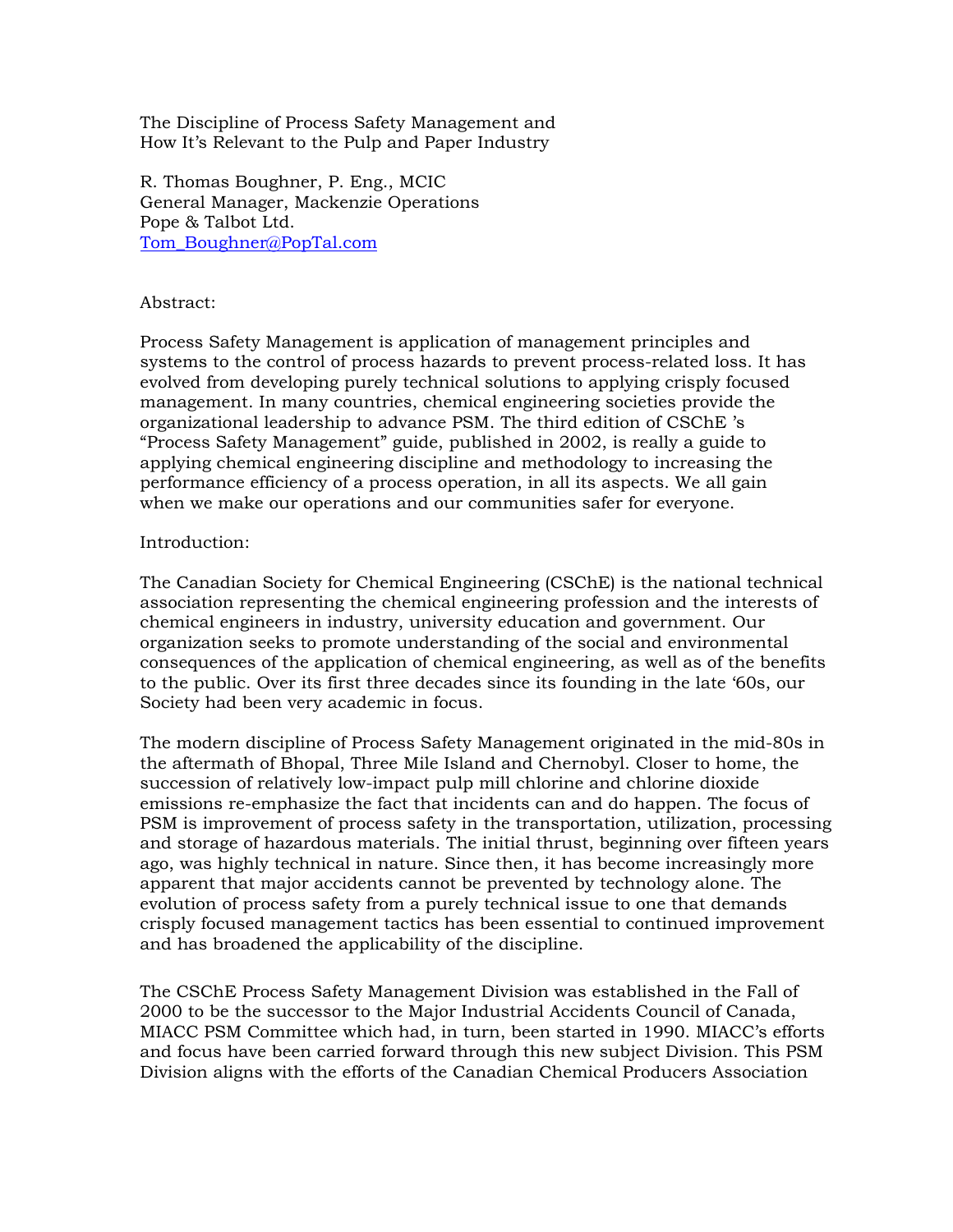Process Safety Management Committee and brings a practical and societal focus to the CSChE, making it an organization with a greater focus on the industrial sector.

This newly launched Division gives CSChE members a forum for highly visible application of their professional capabilities for the benefit of society through focused efforts to make our communities safer places to live. And the PSM Division also gives the MIACC efforts a home in the form of a decades-old established society of pertinently qualified professionals. The Division works in concert with the Canadian Chemical Producers Association Technical Management Committee and with the Canadian Association of Fire Chiefs Partnerships Towards Safer Communities working group. We work to promote awareness, understanding and use of PSM services, techniques and tools in Canada including facilities involved in manufacturing, distribution and consumption of potentially hazardous materials.

The Division Executive Committee, as currently constituted, includes representation from energy suppliers and industrial chemical producers such as Nova Chemicals, Syncrude Canada, Nexen Chemicals and industrial consumers such as Pope & Talbot Ltd. It also includes participation from the Canadian Chemical Producers Association, the Communications, Energy and Paperworkers' Union of Canada, two university chemical engineering departments (Alberta and Dalhousie) and three risk management consultants.

Definition of Process Safety Management (PSM)

Process Safety Management involves the application of management principles and systems to the identification, understanding and control of process hazards to prevent process-related injuries and accidents. This is more than simply chemical safety. As you dig into it, you will see it is really a guide to applying chemical engineering discipline and methodology to increasing the performance efficiency of a process operation, in all its aspects. As the discipline has developed, it encompasses twelve elements:

- 1. Accountability
- 2. Process Knowledge and Documentation
- 3. Capital Projects Review and Design
- 4. Process Risk Management
- 5. Management of Change
- 6. Process and Equipment Integrity
- 7. Human Factors
- 8. Training and Performance
- 9. Incident Investigation
- 10.Standards, Codes and Regulations
- 11.Audits and Corrective Action
- 12.Enhancing Process Safety Knowledge

Let's take a look at how these crucial elements are relevant to the pulp and paper industry.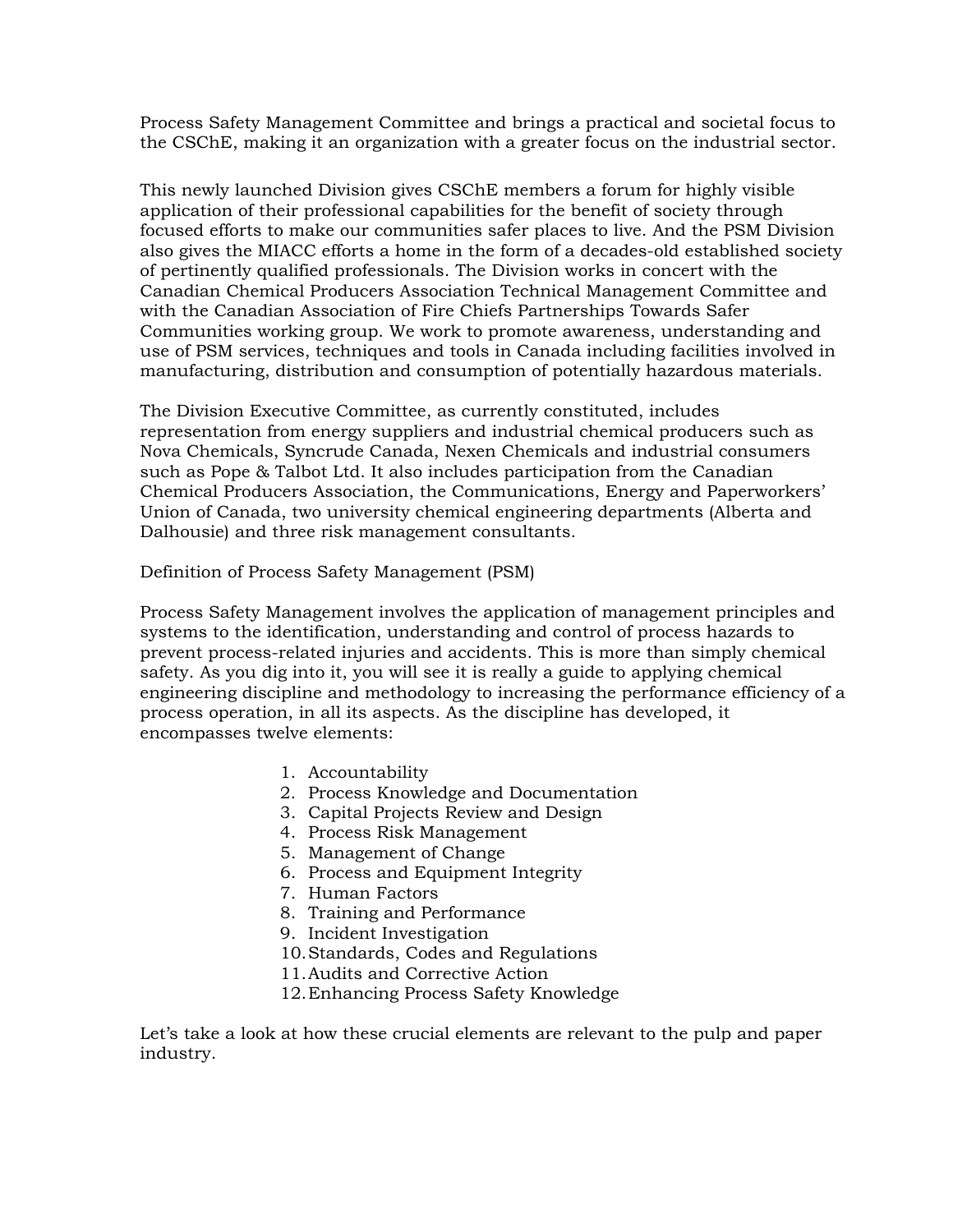#### #1: Accountability

This covers continuity of operations, systems and organization, the quality process, control of exceptions, utilization of alternative methods, management accessibility, communication discipline and company expectations.

Successful process safety management makes senior managers accountable for being accessible to their people for support and guidance in decision making and for resolving priority conflicts among safety, production and cost control. Managers must communicate process safety accountability so there are no gaps in coverage. You have to lead from the front, not from the top. Management must communicate philosophical and specific aspects of process safety management and make it compatible with constraints and availability of resources.

Management accountability, at all levels, is where you put the "teeth" into your best intentions. One place to lock in this commitment is to translate those intentions into standards in each renewal of performance plans, annually or more often. This makes it possible to commend or correct accountability performance at salary review time.

### #2 Process Knowledge and Documentation

This is where you have to opportunity to institutionalize your organization's collective experience and wisdom. This element covers chemical and occupational health hazards, process definition and design criteria, process and equipment design, protective systems, operating procedures, process risk management decisions, information management.

Operating procedures must be readily accessible and up-to-date! They must cover startup, normal shutdown, emergency shutdown and safe restart as well as normal operating conditions, reasons for them and how to correct deviations.

There's a growing tendency for this management of information to be performed electronically, making knowledge readily accessible from computer terminals at critical locations throughout the mill. Centralized common access makes it easy to provide updates on a timely basis. The caution however is you must use hard copies very prudently since there is no assurance they are current!

### #3 Capital Projects and Design Procedures

This element is less applicable to ongoing general operations but very relevant to the once per life cycle considerations involved in construction a new facility. On the administrative level, it includes appropriation request procedures, hazard reviews, mill siting considerations, plot plan for optimum operability and safety, process design review procedures, project management procedures and controls.

On the operational level, it is your one chance to get things absolutely right in the first place. This is a system for performing qualitative hazard and operability reviews from process concept inception until process startup. Go right back to basics, looking rigorously at the design intent for each component. The review must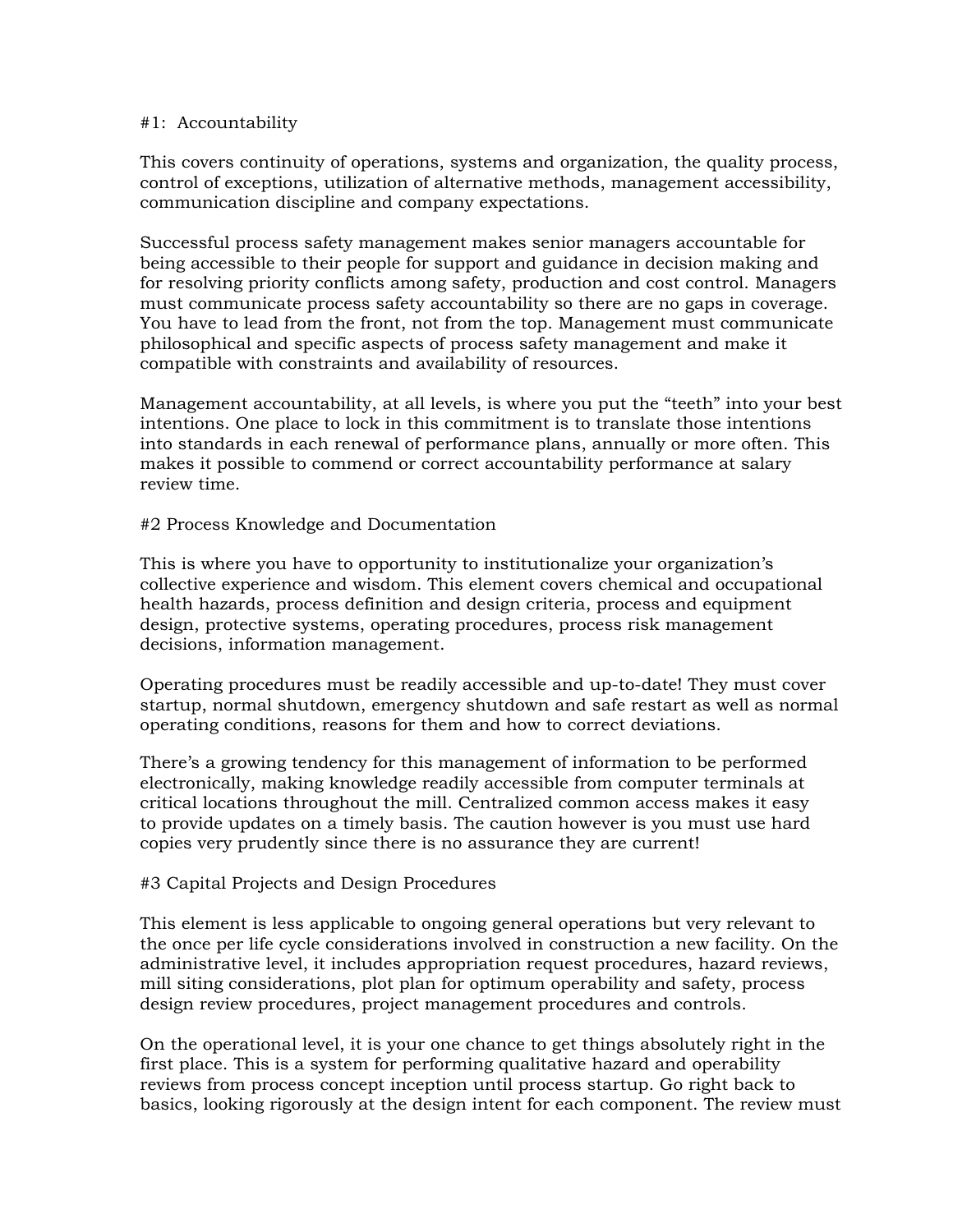then loop back to the company's project management system to communicate identified hazards and suggested improvements to process development/design teams. These same methods are also applicable to modifications of existing facilities.

### #4 Process Risk Management

This covers hazard identification and operational risk analysis and alternative approaches to risk reduction. Management of residual risk, process management during emergency situations, supply chain risk management and the concept of tolerable risks all must be considered. Hazard identification is the most important aspect of risk management. If threats and opportunities are not identified, they are not addressed!

Risk optimization requires that you understand the experience, culture, systems and environment aspects of your total risk situation. Early on you must acknowledge the utter impossibility of eliminating all risks. You must optimize by clearly stating objectives, identifying threats and opportunities, and assessing impacts and abilities. After assessing all relevant factors in your total risk situation, you select the strategy to pursue. Maybe you decide to stop, or at least minimize some critical negative factor. Maybe you decide to start or maximize some factor with significant positive impact. After that, you may decide to live with the residual risk or partially share it with someone else through some form of insurance.

## #5 Management of Change

Change management has become a management buzzword over the past fifteen years. Our context is narrower. It refers specifically to changes in process technology, the physical facility, the way the work force and management team is organized and aligned and procedures for dealing with variance. Always be on the lookout for permanent changes as opposed to temporary changes and how the latter can drift into the former! And be forever alert to the unintended byproduct change… something subtle that changes as the result of the major visible change.

You need a system to prevent the introduction of new hazards or an unknown increase in the risk associated with existing hazards resulting from modifications to mill operations. The system must establish a formal, documented authorization process for all changes that are not simply replacements-in-kind.

# #6 Process and Equipment Integrity

The span of consideration here includes reliability engineering, materials of construction, fabrication and inspection procedures, installation procedures, preventive maintenance and pre-start safety reviews. Also covered in the facet is the once-per-lifecycle decommissioning and demolition discipline. Preventive maintenance efforts must identify critical units, establish frequency, ensure discipline in performing the schedule as developed and ensure proper keeping of records!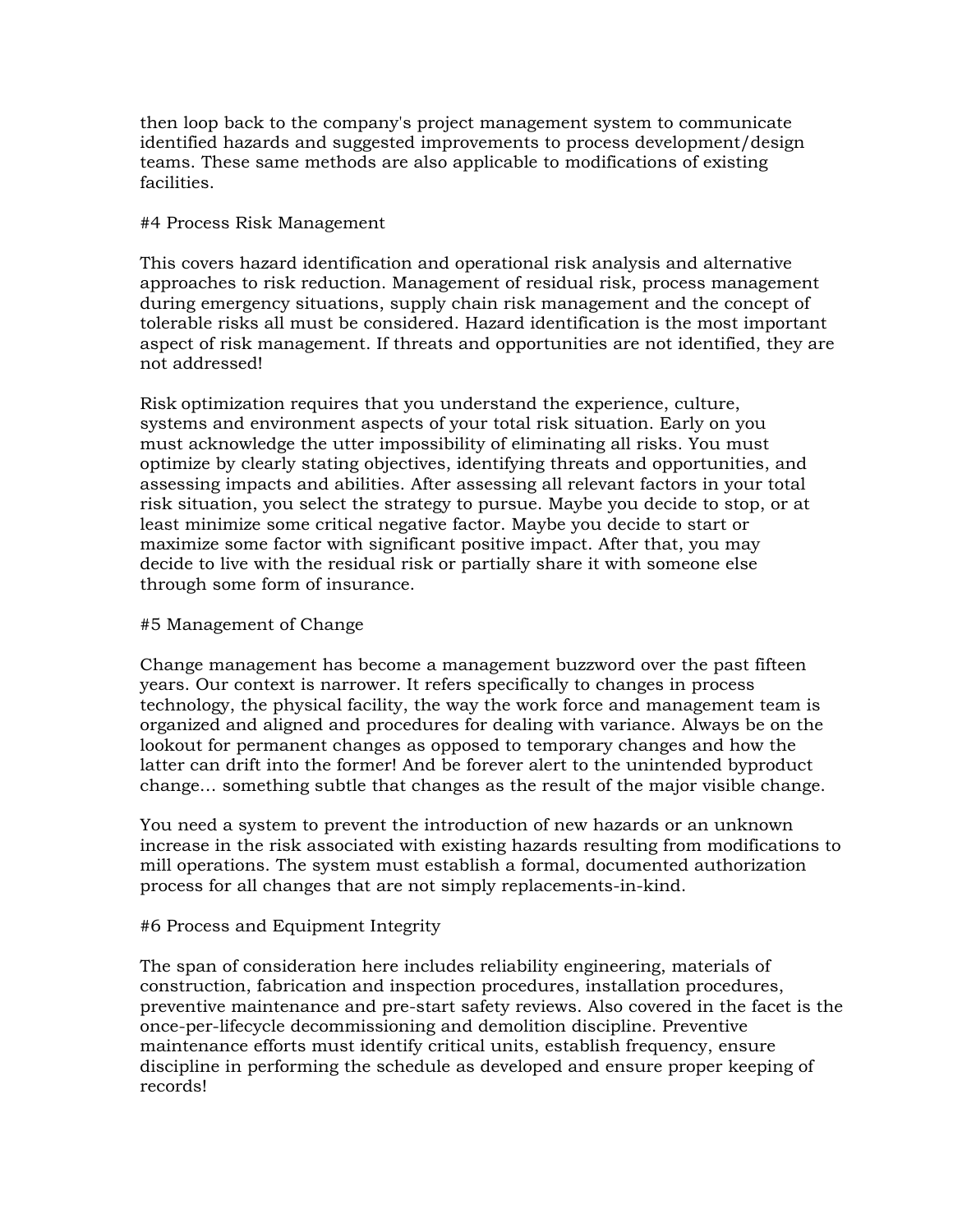Alarms and instrumentation are often overlooked because they do not necessarily show up as reportable lost tonnes. But they do represent potential losses in process efficiency through quality variability and chemical consumption and they do pose safety implications! It is essential to identify what's critical and to apply control to possible changes. There must be a regular check and test discipline.

Excellence of operational execution is the result when process performance and equipment reliability converge.

## #7 Human Factors

Human beings are not robots. This element covers steps taken in advance to manage the operator/process-equipment interface. You have to take into consideration both procedural administrative control and design-out hardware control. Human error assessment must be taken into account in applying both.

Human error management means you have to acknowledge that human error is a fact of life. That must be incorporated into design and effort must be focused on both prevention of occurrence and minimization of impact. The range of coverage includes procedures, audits, communication and the mastering the essentials of the "person-process" interface.

## #8 Training and Performance

Training is a much broader topic than fits the scope of this presentation. Within the current frame of reference, we are talking about a systematic approach to selecting and developing programs to train mill personnel on the operation, maintenance, and emergency actions associated with mill processes. Ensuring an effective instructor program is part of the scope. Start by clearly defining the skills and knowledge required.

The system should include assessing initial qualifications and then providing not only initial but also on-going refresher training at appropriate intervals; training documentation must be developed and maintained. This system also addresses the training of mill personnel on how to participate in the operation of the mill's PSM system. The job is not complete until you measure performance and critique the effectiveness of the training effort.

### #9 Incident Analysis

Note that I am using the term "analysis" rather than the more traditional "investigation". Analysis implies a process less judgmental and signals more openness to learning from experience. Learning from incidents means you must analyze even the potentials, the near miss situations. Do the analysis promptly and involve competent knowledgeable people; use third party participation if appropriate.

The resulting report includes sound, root-cause identification and following up with action to prevent recurrence. If the analysis report does not clearly state who is going to do what by when, it simply has not done the job. Communication of the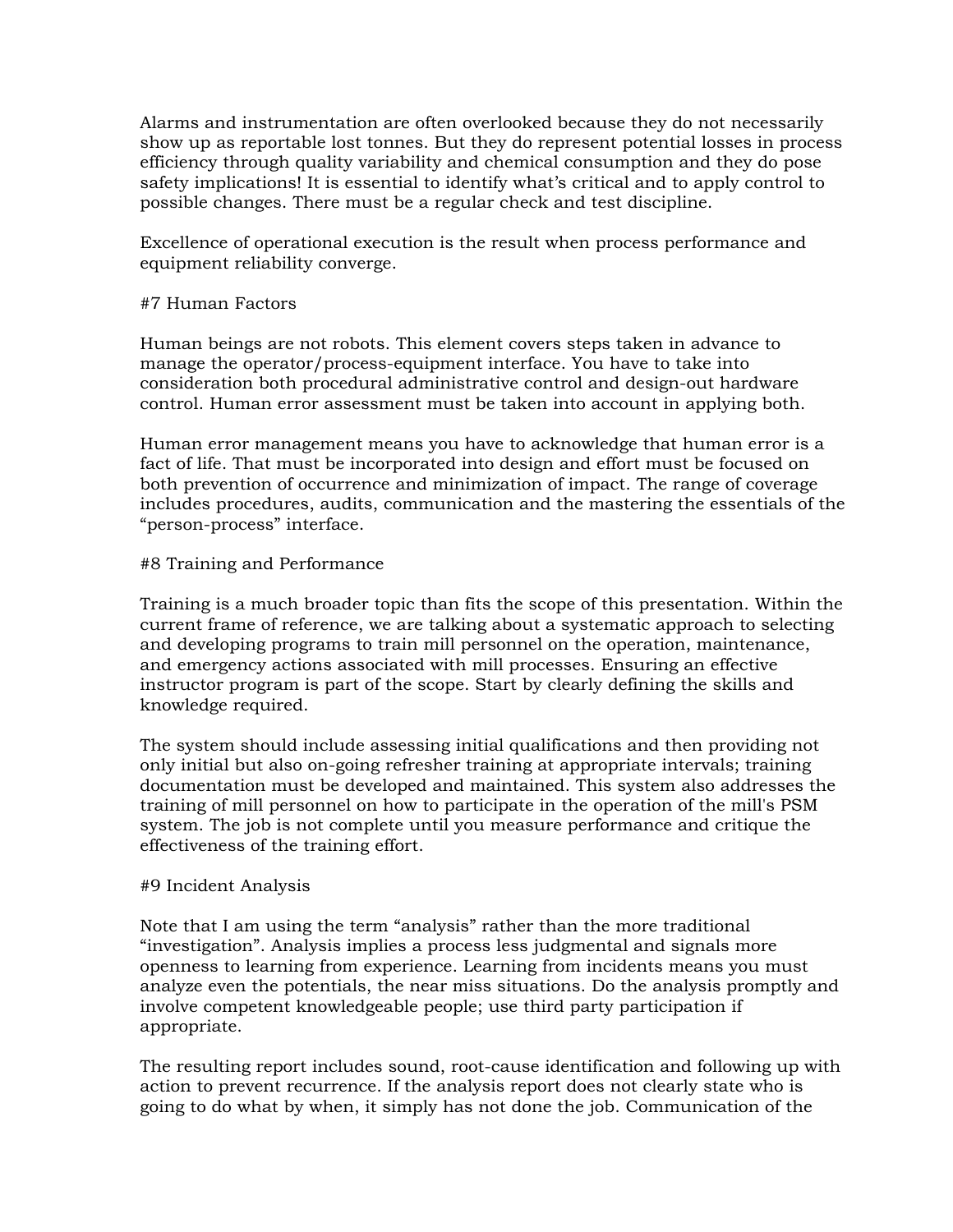outcome is essential so that all parties involved and interested know what is going to be done differently from now on.

# #10 Company Standards, Codes & Regulations

This is where you come to grips with corporate governance considerations and the higher level fiscal responsibility involved in insurance coverage. There must be a systematic approach to developing, acquiring, evaluating, disseminating, and maintaining an archive of standards, codes, and laws. It creates and maintains company standards, whether they match or exceed relevant external codes and regulations and keeps this information up-to-date and accessible to potential users.

### #11 Audits and Corrective Action

This is a system that can be considered the precursor to ISO 18000 registration of a mill health and safety system. It applies the ISO discipline many of us have already been exposed to in quality (9000 series) and environment (14000 series) for scheduling, staffing, performing, and documenting audits of process safety management systems and operating processes. It manages the resolution of findings and corrective actions generated by the audits.

As the approach matures and evolves, it will encompass process safety audits, compliance reviews, and systematic use of internal and external auditors.

### #12 Enhancement of Process Safety Knowledge

The need to design for continuous improvement means there must be a system to proactively seek out new process knowledge and documentation from internal and external sources. Knowledge of technology and systems is growing and concurrently safety requirements are becoming more stringent. So the need for ready access to relevant information is crucial.

Earlier approaches to process safety management did not include increasing process safety knowledge as an explicit element, although some addressed the general intention through overall policy statements.

### Convergence

The modern era of the process safety management discipline began in the mid-80s in the aftermath of Bhopal, Three Mile Island and Chernobyl. In 1985, the American Institute of Chemical Engineers formed the Center for Chemical Process Safety (CCPS) to promote the improvement of process safety among those who transport, consume, process, and store hazardous materials. The first projects supported by CCPS were highly technical in nature. CCPS recognized, however, that major accidents could not be prevented by technology alone. The evolution of process safety from a purely technical issue to one that demands no-nonsense management approaches was essential to continued process safety improvement.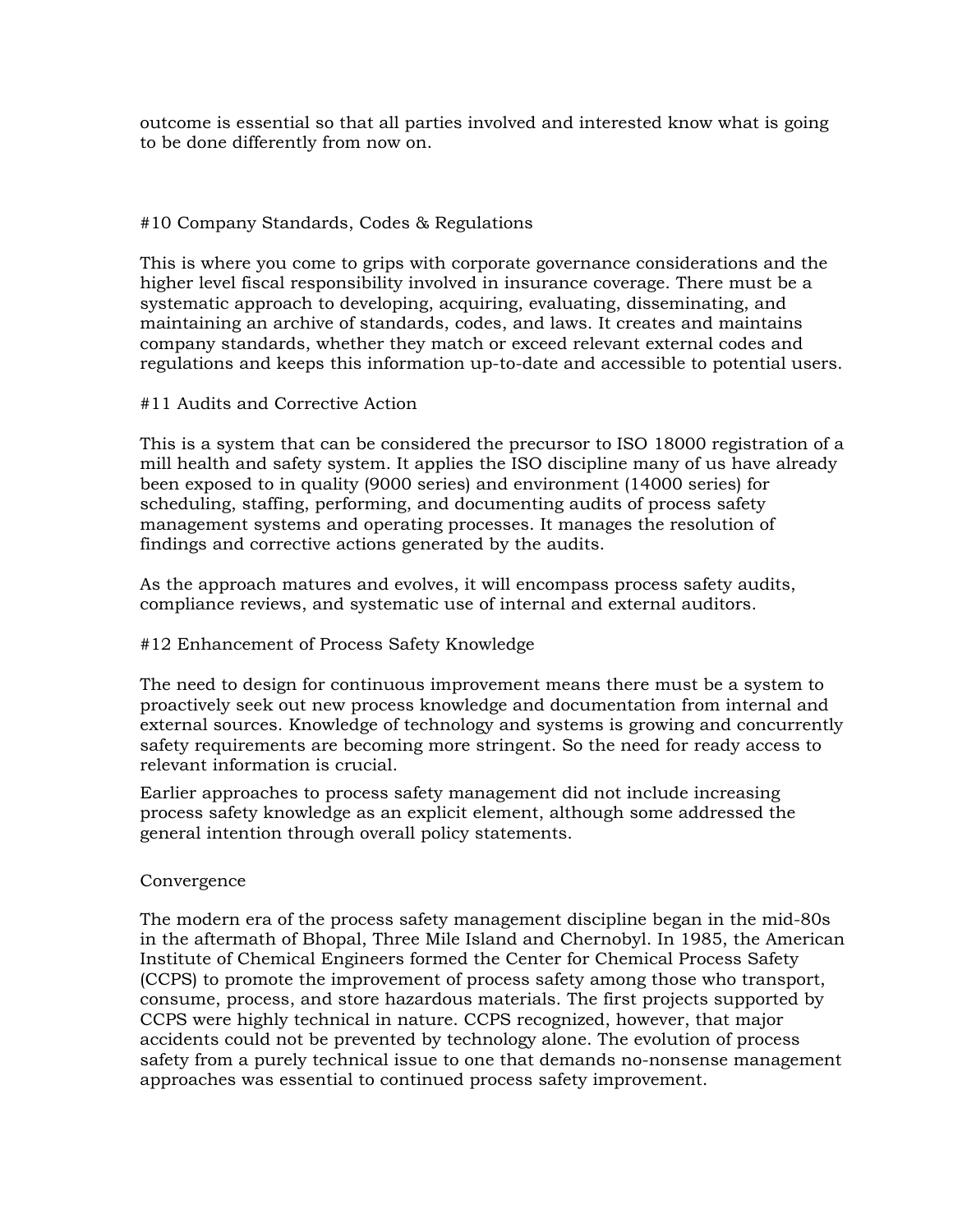Our Division has drawn heavily upon the work of the CCPS. Our scope includes human factors and others overlooked elsewhere and that is what takes it the next step and makes this the most comprehensive approach yet developed. Although the roots are in chemical process safety and for facilities handling hazardous materials, the discipline is more broadly applicable to the optimization of risks, through crisply focused management discipline, particularly when it is reinforced with a professional background in chemical engineering.

In the United States, United Kingdom and other G-20 countries, chemical engineering societies provide the organizational infrastructure and leadership to promote and advance Process Safety Management because chemical engineering, applied chemistry and chemical technology are the primary professions that apply those tools, services and techniques to manage the risks.

The third edition of our CSChE 's 26-page "Process Safety Management" guide was published in 2002. The core content was inherited from MIACC and is under ongoing review and improvement. It is available on our Web Site: http://www.CSChE.Ca.

When you have your appetite wetted for more insight into the applications of process safety and loss management, take a look at the bibliography in the Guide as well as the web sites of some of our brother organizations. These include the American Institute of Chemical Engineers, the Institution of Chemical Engineers and the European Federation of Chemical Engineering.

## Conclusion

The principal consumers of bulk and potentially hazardous chemicals in our industry, kraft and CTMP operations, have largely eliminated the use of gaseous chlorine and substantially reduced the consumption of gaseous sulphur dioxide. However, the potential value of the PSM discipline remains. I strongly recommend it as a solid disciplined basis for merging chemical engineering professional approaches with focused management discipline for more effective management, not only of process safety, but also other broader loss exposures in the process industries.

While I was Chairman of the CPPA Technical Section's Alkaline Pulping Committee, I served as Co-ordinator for the 1987 kraft pulp manufacturing course. The theme of my kick-off presentation was that although leading-edge technical development is key to further competitiveness advances in our industry, the real shortfall between what we already know and what we regularly achieve lies in the execution by the people who have to make it happen. Sixteen years later, it is really gratifying to be associated with a group of professionals dedicated to that same core concept: a disciplined and focused approach to doing things right, applying technically-based solid management principles, across the spectrum of process industries.

I am sure you will find the structured and disciplined approach to improving equipment reliability and process performance will enhance your level of customer service, environmental impact, cost competitiveness and of course safety and the level of trust of all stakeholders. We all gain, as professionals, as citizens and as human beings, when we can make the operational facilities where we work and the communities where we live safer for everyone.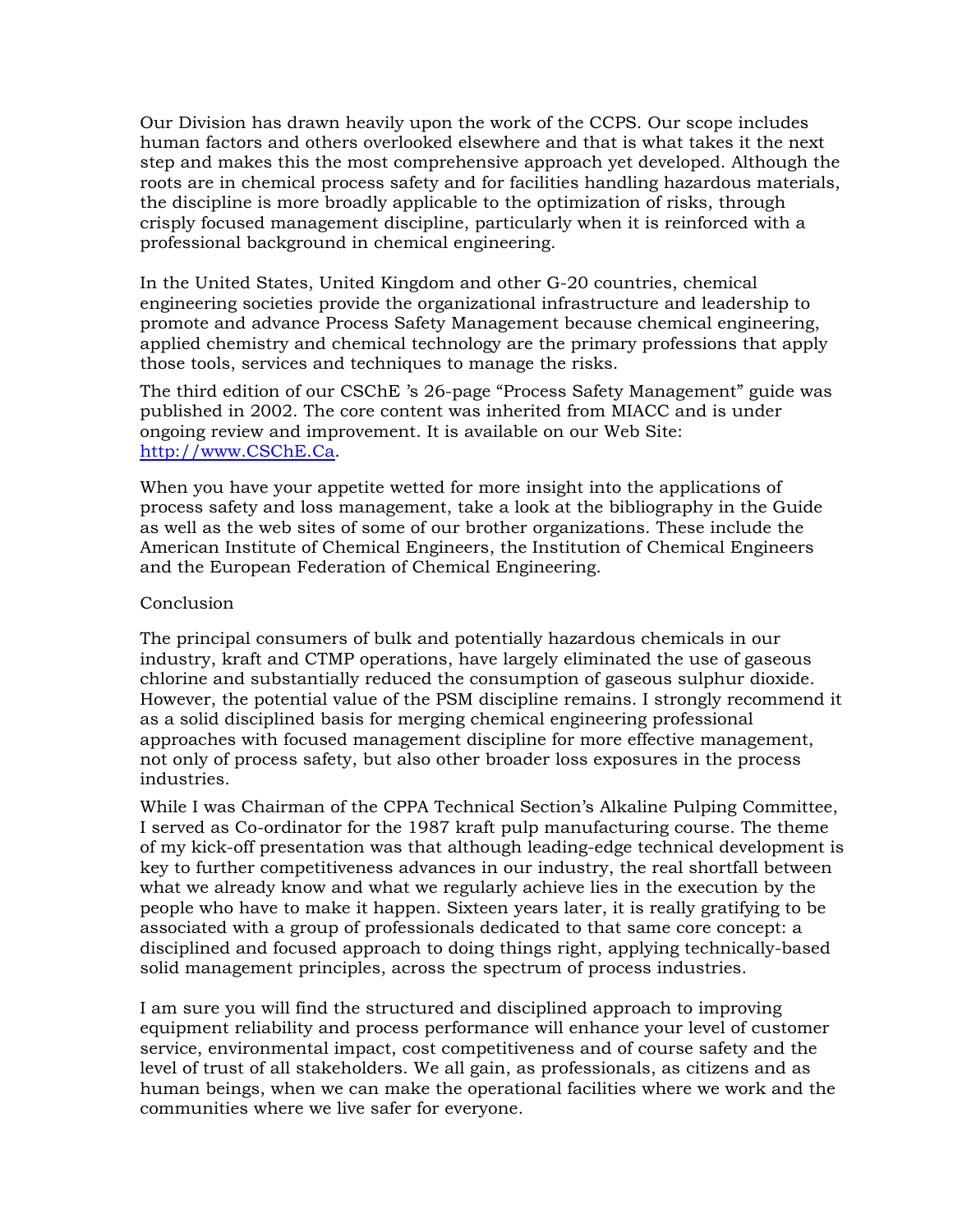### References:

- 1. Boughner, R. T., "Teamwork Requirements of the Kraft Pulp Manufacturing Process", Canadian Pulp and Paper Association, Technical Section, Professional Development Committee, Tech 87, Thunder Bay, Ontario May 04, 1987.
- 2. Boughner, R. Thomas, "DNV Modern Safety Management, Calgary, Alberta, July 16-19, 2001", Pope & Talbot Ltd. internal report, August 24, 2001.
- 3. Clark, M. Douglas, "Your Optimal R; Integrating Risk into a Successful Business Strategy", Det Norske Veritas (U. S. A.) Inc, Duluth, Georgia, 2001.
- 4. Editorial Team, "Process Safety Management" 3rd Edition, Canadian Society for Chemical Engineering, Process Safety Management Division, Ottawa, Ontario, 2002
- 5. Kelly, Brian D. P.Eng. MCIC "Process Safety Management, An Overview"; 51st Canadian Chemical Engineering Conference, Halifax, Nova Scotia 2001
- 6. Knowlton, R. Ellis, "Design Intention" the Key to Effective Guide Word HAZOP", 52nd Canadian Chemical Engineering Conference, Vancouver, British Columbia, October 20-23, 2002.
- 7. McCutcheon, D. J., "The Importance of Risk Assessment and Land-Use Planning Bylaws for Heavy Industry and Communities", 52nd Canadian Chemical Engineering Conference, Vancouver, British Columbia, October 20-23, 2002
- 8. Perry, Robert G and J. Steven Arendt, "If You Can't Measure It, You Can't Control It; ProSmart Process Safety Management", AIChE CCPS International Conference and Workshop, Toronto, Ontario October 2-5, 2001
- 9. Phillips, K. Gerry and A. Laird Wilson, "Overview: An Integrated Approach for Process Safety and Loss Management" Process Safety Loss Management Conference, Toronto, Ontario, June 14-16, 1995.